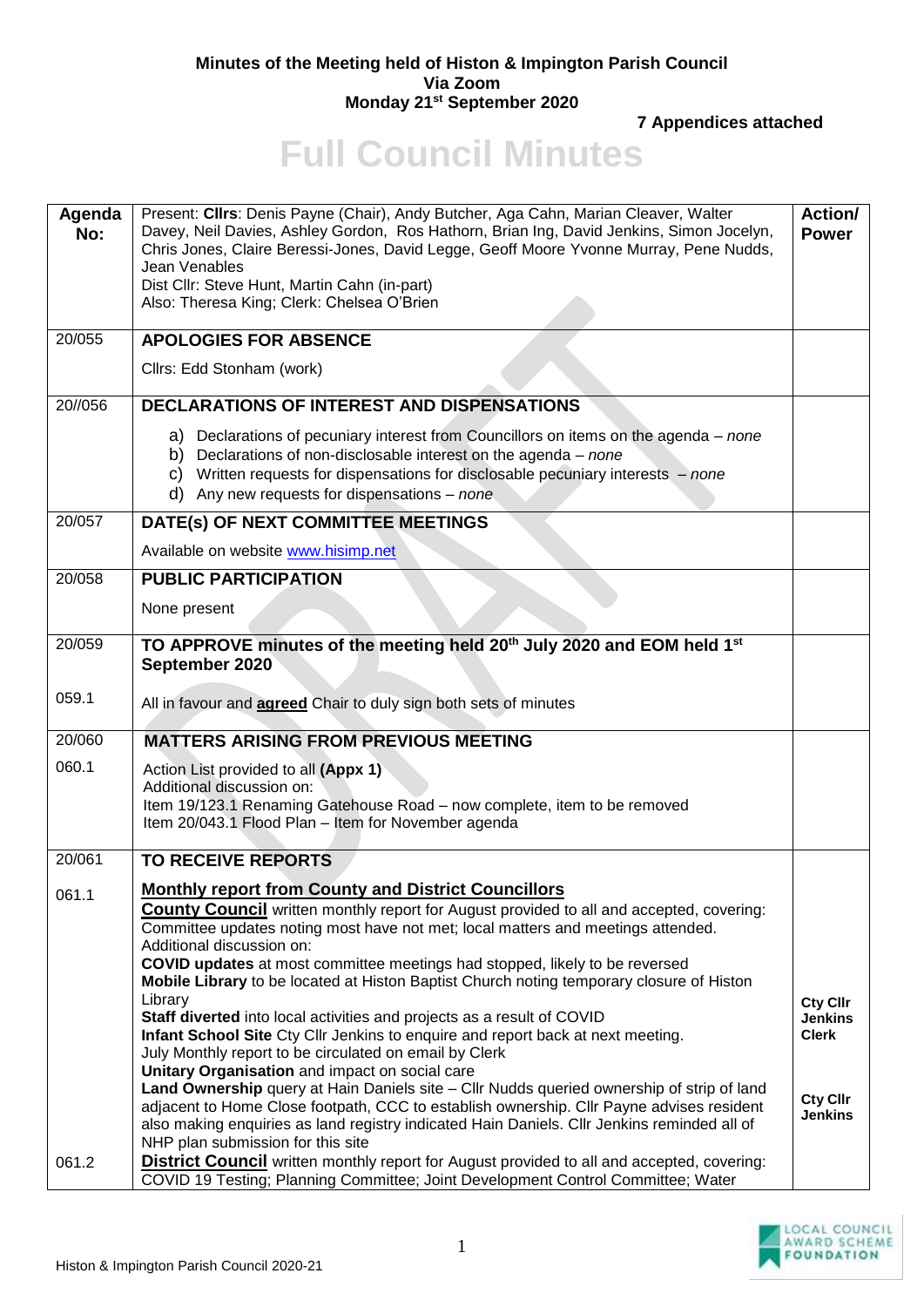|        | Treatment Plant relocation consultation; Call for Sites Consultation; Crime; Anglia Fire Place<br>redevelopment; Meeting diary<br>Additional discussion on:<br>Planning Committee now meeting once a month. Cllr Payne queried link to historic planning<br>document linked to previous application at the Hain Daniel site. Dist Cllr Cahn to review,<br>advising most likely linked to a pre-application advice application submitted<br>Water Treatment Consultation Response Cllr Ing queried whether response was approved<br>by SCDC Planning Committee, Dist Cllr Cahn confirmed it had not been present before<br>Committee. Cllr Ing expressed concern no mention of Green Belt in SCDC response and<br>disappointed the opportunity to defend core policies was missed<br>District Council first draft to change to planning consultation - Cllr Hunt to circulate link                                                                                                                                                                                                                                                                                                                                                                                                                                              | <b>Dist Cllr</b><br>Cahn<br><b>Dist Cllr</b><br>Hunt |
|--------|--------------------------------------------------------------------------------------------------------------------------------------------------------------------------------------------------------------------------------------------------------------------------------------------------------------------------------------------------------------------------------------------------------------------------------------------------------------------------------------------------------------------------------------------------------------------------------------------------------------------------------------------------------------------------------------------------------------------------------------------------------------------------------------------------------------------------------------------------------------------------------------------------------------------------------------------------------------------------------------------------------------------------------------------------------------------------------------------------------------------------------------------------------------------------------------------------------------------------------------------------------------------------------------------------------------------------------|------------------------------------------------------|
| 061.3  | <b>Clerk's Report (Appx 2)</b> copied to all and accepted. Additional discussion on:<br>Ornate Street Lights four columns in Histon being upgraded, opportunity for Parish to retain<br>if suitable storage location can be provided to SCDC early October. Cllr Nudds to work with<br>Clerk on retaining columns noting previous request with SCDC was not fulfilled                                                                                                                                                                                                                                                                                                                                                                                                                                                                                                                                                                                                                                                                                                                                                                                                                                                                                                                                                          | PJN/<br><b>Clerk</b>                                 |
| 061.4  | <b>Chairs Report (Appx 3)</b> copied to all and accepted. Additional discussion on:<br>Planning Committee Chair highlighted three vacancies on Planning Committee and the<br>need for support and to build expertise for new members noting large developments and<br>consultations in the pipeline. Need for PC to show support and have a social media presence<br>for local consultations noting success of the Anglia Water campaign, Cllrs Jocelyn and Payne<br>to discuss and report to Planning Committee<br>Website more hits the last week noting boost in news items posted from staff and Councillors<br>Dist Cllr Hunt left the meeting<br>Training Opportunities Chair urged all to consider CAPALC training events circulated by<br>Clerk and recommended attendance at the virtual Cambs ACRE Annual Conference                                                                                                                                                                                                                                                                                                                                                                                                                                                                                                 | <b>SJ/DWP</b>                                        |
| 20/062 | <b>WORKING PARTY/TASK &amp; FINISH GROUP REPORTS</b>                                                                                                                                                                                                                                                                                                                                                                                                                                                                                                                                                                                                                                                                                                                                                                                                                                                                                                                                                                                                                                                                                                                                                                                                                                                                           |                                                      |
| 062.1  | Neighbourhood Plan no update<br>A14 Action Group no update<br>Kings Meadow no update<br><b>Newsletter Editorial</b> no September issue planned noting content is light due to COVID.<br>Committees advised to post project updates on the website in the meantime, Clerk to review<br>content and look to review edition later this year noting the importance of a paper news<br>update to all residents and not just posts on website/social media<br>Drainage Working Party - Cllr Moore progressing plan, update at November meeting<br><b>Climate Emergency</b> - energy efficiency survey undertaken at Recreation Centre, meeting<br>due 22 <sup>nd</sup> September to discuss recommendations and options going forward                                                                                                                                                                                                                                                                                                                                                                                                                                                                                                                                                                                                | <b>Clerk</b>                                         |
| 062.2  | <b>Committee Chair Reports</b>                                                                                                                                                                                                                                                                                                                                                                                                                                                                                                                                                                                                                                                                                                                                                                                                                                                                                                                                                                                                                                                                                                                                                                                                                                                                                                 |                                                      |
|        | <b>Highways Committee</b> Local Highways Initiative Application 21-22, deadline for<br>applications Sunday 27 <sup>th</sup> September. Noting number of responses received from residents, all<br>in favour and agreed to submit an application, capping Parish contribution to £10k<br>To Review and approve project list, report provided to all (Appx 4) with resident<br>suggestions to date. Following discussion, agreed to delegate to Cllrs Jenkins, Davey,<br>Murray and Committee Clerk to meet 25 <sup>th</sup> September to discuss and approve project. Agreed<br>to delegate to Committee Clerk to review and submit final application within the deadline<br>Parking on Pavements Consultation running until 22 <sup>nd</sup> November 2020 – to review and<br>consider a response. Item for next agenda<br>To Agree Committee meetings to be suspended for 12 months and all Highways Matters to<br>be reported to Full Council to enable collaborative working with other Committees. Members<br>of the Highways Committee expressed preference to remain as a Committee and urged a<br>meeting to be arranged to address outstanding items. Next meeting due 6 <sup>th</sup> October. Noting<br>Committee structure is part of the Employment Committee update, item to be addressed later<br>in the agenda. | DJ/WD/<br>YM/<br>Comm<br><b>Clerk</b>                |
|        |                                                                                                                                                                                                                                                                                                                                                                                                                                                                                                                                                                                                                                                                                                                                                                                                                                                                                                                                                                                                                                                                                                                                                                                                                                                                                                                                |                                                      |

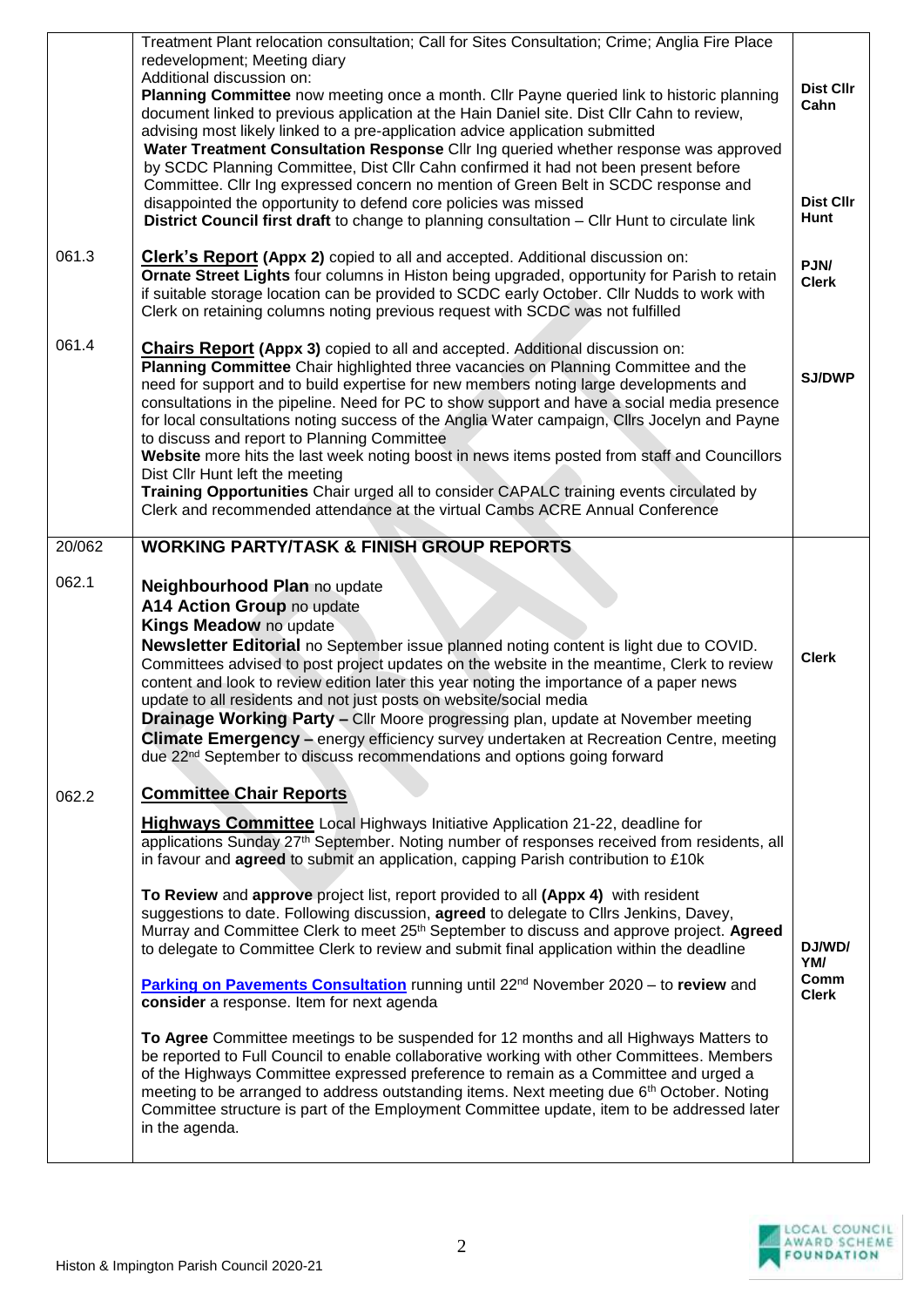| 062.3  | Finance Committee - next meeting due 26th October 2020                                                                                                                                                                                                                                                                                                                                                                                                                                                                                                      |                                |
|--------|-------------------------------------------------------------------------------------------------------------------------------------------------------------------------------------------------------------------------------------------------------------------------------------------------------------------------------------------------------------------------------------------------------------------------------------------------------------------------------------------------------------------------------------------------------------|--------------------------------|
|        |                                                                                                                                                                                                                                                                                                                                                                                                                                                                                                                                                             |                                |
| 20/063 | TO ACCEPT COMMITTEE REPORTS note actions and agree                                                                                                                                                                                                                                                                                                                                                                                                                                                                                                          |                                |
| 063.1  | Planning Committee draft minutes 28 <sup>th</sup> July, 18 <sup>th</sup> August, 8 <sup>th</sup> September provided to all<br>and accepted. Next meeting due 29th September                                                                                                                                                                                                                                                                                                                                                                                 |                                |
|        | 3 vacancies noted                                                                                                                                                                                                                                                                                                                                                                                                                                                                                                                                           |                                |
|        | S106 Contributions, Impington request from SCDC for identification of projects if funds<br>were to be secured                                                                                                                                                                                                                                                                                                                                                                                                                                               |                                |
|        | To Review and Approve suggested projects recommendations from both Environment and<br>Recreation Committee Clerks provided to all (Appx 5). All in favour and agreed to support<br>projects submitted, Committee Clerk to advise of decisions from energy efficiency meeting<br>scheduled 22 <sup>nd</sup> September to be included within the recommendations. Clerk to submit report<br>to SCDC once input received                                                                                                                                       | Comm<br>Clerk/<br><b>Clerk</b> |
| 063.2  | <b>Environment Committee</b> – draft minutes 15 <sup>th</sup> September 2020 provided to all and<br>accepted. Next meeting due 17th November 2020                                                                                                                                                                                                                                                                                                                                                                                                           |                                |
|        | Capital Bid Request Tony Hillier Sculpture Adoption, to approve bid request up to £5,000<br>paper provided to all (Appx 6) and accepted. Thanks recorded to Committee Clerk and Cllr<br>Jones for progressing project and hosting a walkabout to view the locations prior to Full<br>Council. Noting £5k does include contingency and likely to be less. Parish Council insurance<br>company advice has been received and noted. Proposed Cllr Jones, seconded Cllr Payne all<br>in favour and <b>approved</b> , website article to be posted in due course |                                |
|        | <b>Gatehouse Road/Glebe Way Allotment Rents Recommendation from Allotment Officer:</b><br>To agree to raise annual allotment rent from September 2021 by inflation as a minimum,<br>which is currently 1.19% to whole number $(E1)$ making the rates £17 per plot for both sites.<br>Proposed Cllr Nudds, seconded Cllr Jones, al in favour and approved. Committee Clerk to<br>advise all plotholders of the increase for year 21/22                                                                                                                       | Comm<br><b>Clerk</b>           |
| 063.3  | Recreation Committee - draft minutes 10 <sup>th</sup> August 2020 provided to all and accepted.<br>Next meeting due 28 <sup>th</sup> September                                                                                                                                                                                                                                                                                                                                                                                                              |                                |
|        | Bonfire Burn 2020 Request to host event at Recreation Ground Event Management Plan<br>provided to all to review (Appx 7). Cllr Davies took no part in the discussion or vote. Noting<br>COVID level has now risen to 4, members noted the decision may be taken out of hands<br>following expected Government guidelines changes. Proposed Cllr Butcher, seconded Cllr<br>Cleaver majority vote in favour to approve event                                                                                                                                  |                                |
|        | Public Bodies (Admission to Meetings) Act 1960 Exclusion of the Press and Public - to<br>resolve that in accordance with Section 1(2) of the Public Bodies (Admission to<br>Meetings) Act 1960 and by reason of the confidential nature of the remainder of the<br>business, the Press and the Public be excluded from the Meeting. All in favour and<br>approved Cllr Cahn and Committee Clerk left the meeting                                                                                                                                            |                                |
| 063.4  | <b>Employment Committee</b> to review and sanction recommendations of the meeting held<br>16th September 2020. Noting the confidential nature, this discussion was held in a closed<br>session.                                                                                                                                                                                                                                                                                                                                                             |                                |
|        | Actions agreed<br>Flexible working arrangements and maternity leave for Clerk commencing January<br>2021 to February 2022. Proposed Cllr Jones, seconded Cllr Ing, all in favour<br>Payment in lieu of holiday for RFO noting letter of resignation received. Last working<br>day noted as 27 <sup>th</sup> November 2020. Proposed Cllr Payne, seconded Davies, all in<br>favour                                                                                                                                                                           |                                |
|        | Handover/training arrangements for Committee Clerk for role of RFO including<br>increase of hours and review of scale – increase to 30 hours from 1 <sup>st</sup> October, SCP<br>13. Noting RFO role is a 'bolt-on' to existing role. Proposed Cllr Payne, seconded Cllr<br>Davies, all in favour, Cllr Nudds abstained<br>Implementation of permanent contract of employment for Assistant Parish                                                                                                                                                         |                                |